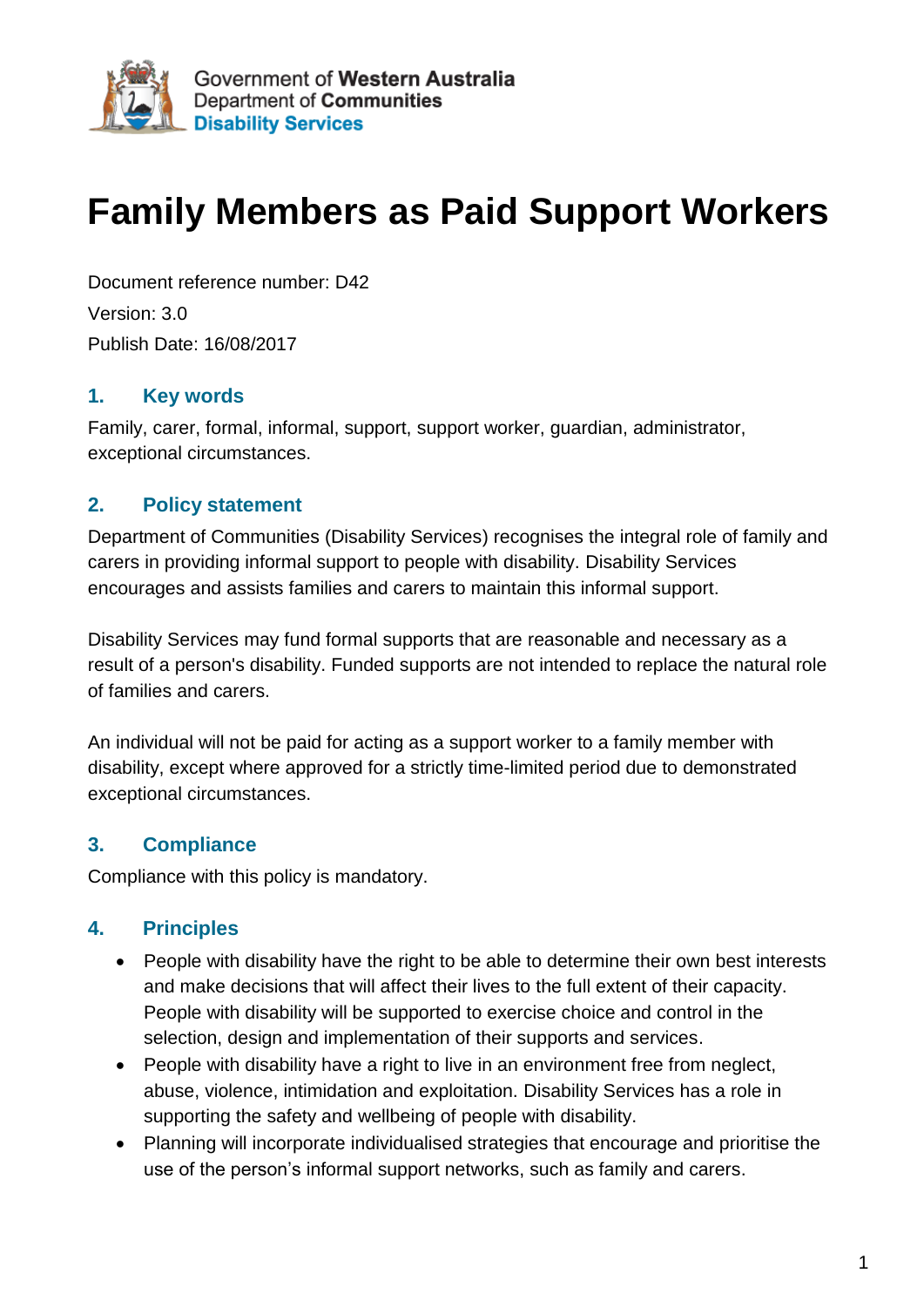Funded disability supports will not replace informal supports or mainstream supports.

## **5. Definitions**

**Family member** - an individual who is related to a person with disability through one of the following relationships: wife, husband, father, mother, grandfather, grandmother, stepfather, step-mother, son, daughter, grandson, grand-daughter, step-son, step-daughter, brother, sister, half-brother, half-sister, step-brother, step-sister, mother-in-law, father-inlaw, daughter-in-law, son-in-law, sister-in-law, brother-in-law, aunt, uncle, niece, nephew, first cousin, boyfriend, girlfriend.

This also includes any legally recognised variation to these relationships, such as de facto, adoptive, ex-nuptial relationships, same sex relationships and changes resulting from separation/divorce of family members.

**Guardian/Administrator** - an individual appointed by the State Administrative Tribunal as a Guardian and/or Administrator (whole or in part) for a person with disability will be considered a family member for the purposes of this policy.

**Carer** - an individual who provides ongoing care or assistance to a person with disability on a voluntary (unpaid) basis.

**Support Worker** - an individual who is paid to provide personal care or community access supports to a person with a disability, either as an employee or independent contractor.

**Exceptional circumstances** - a unique situation which prohibits the provision of formal supports through standard service delivery mechanisms to a person with disability. Exceptional circumstances may include a situation where the person with disability:

- (a) has specific requirements that cannot be met through other formal support systems
- (b) lives in an isolated or remote locality where there are no alternative support systems available
- (c) has no suitable alternative available once all other support options have been explored.

## **6. Policy**

#### **6.1 Funded disability supports**

Disability Services acknowledges the vital importance of a person's family and carers in providing informal support to the person with disability. Disability Services will support the person's family and carers to continue this role. A person's plan may include funded supports that assist the person's family and carers to maintain their support of the person.

There is a general expectation in the community about the informal support which can be provided by a person's family or carers. Funded disability supports are intended to complement, not replace, this support.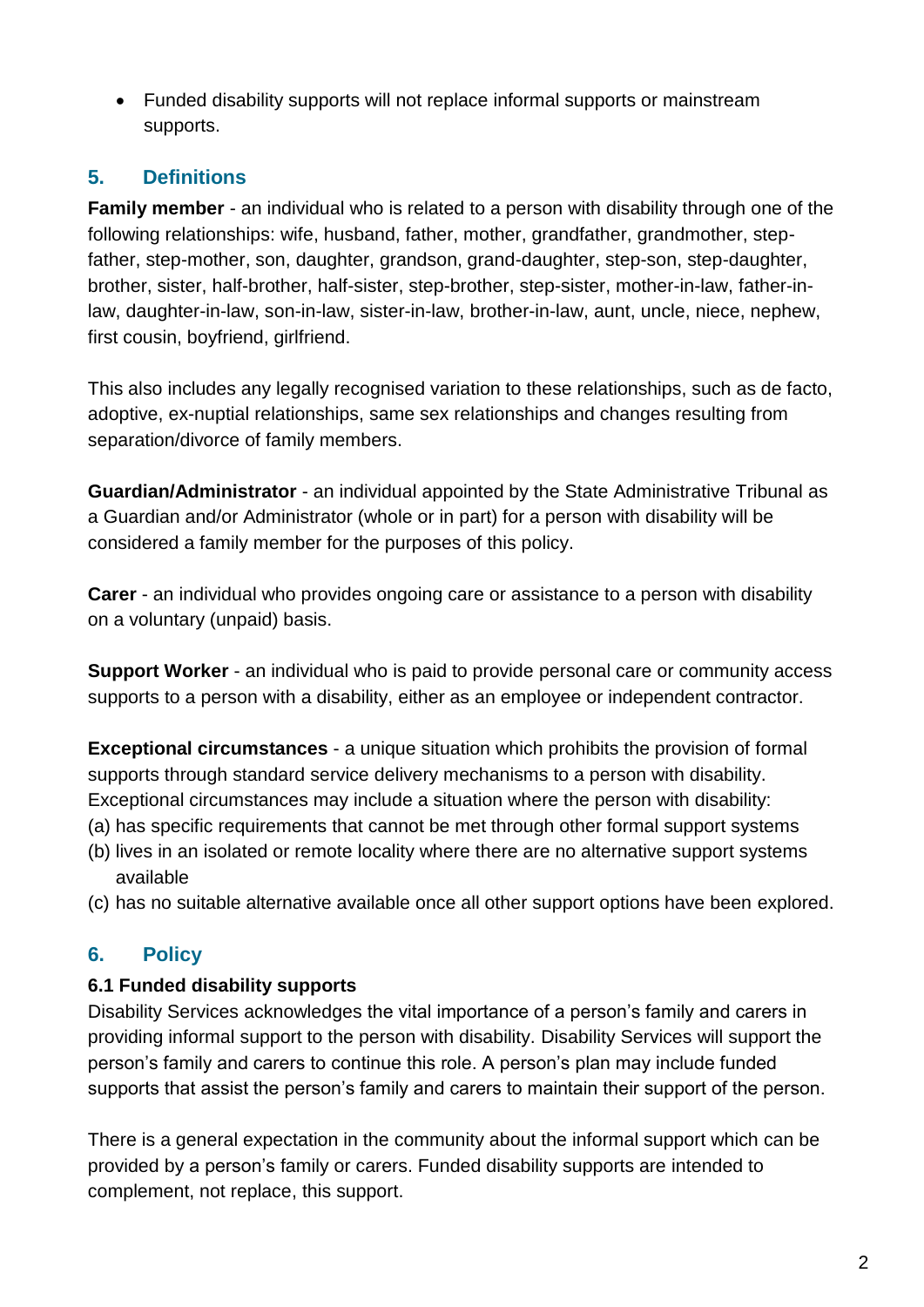Family members who act as a carer to a person with disability may be eligible for income support through the provisions of the Australian Government Carer Payment and Carer Allowance. Funded disability supports are not intended to replace or supplement existing Australian Government income supports.

#### **6.2 Safeguarding**

The rights of the person with disability are paramount. The payment of a family member to act as a support worker to the person with disability may:

- restrict the person's choice and control in the implementation of their supports
- decrease the person's capacity to develop independence
- heighten the person's vulnerability to abuse, neglect and exploitation
- constitute a perceived and/or actual conflict of interest between the person's best interests and the income support for the family member
- result in limited respite for the family member in the support worker role
- negatively impact on family relationships.

#### **6.3 Exceptional circumstances**

A family member will not be paid for acting as a support worker for a person with disability, except where approved for a strictly time-limited period due to demonstrated exceptional circumstances.

Where a family member considers that exceptional circumstances may apply, the family member may discuss this with the Local Coordinator in the first instance; or with their disability service provider where the person is not yet linked with a Local Coordinator. The Local Coordinator will collaborate with the family member to explore all support options for the person with disability.

The Local Coordinator or the disability service provider may refer the matter to the Disability Services Out-of-Policy Management Committee (OPMC) to determine whether exceptional circumstances have been demonstrated. In areas under the National Disability Insurance Scheme (NDIS) in Western Australia (WA), the Local Coordinator may refer the matter to the Executive Director, Local Operations to determine whether exceptional circumstances have been demonstrated.

Where a family member is approved to be paid for acting as a support worker for the person, this will be reviewed within three months or as otherwise appropriate based on the person with disability's circumstances. This will be determined by either OPMC or the Executive Director, Local Operations.